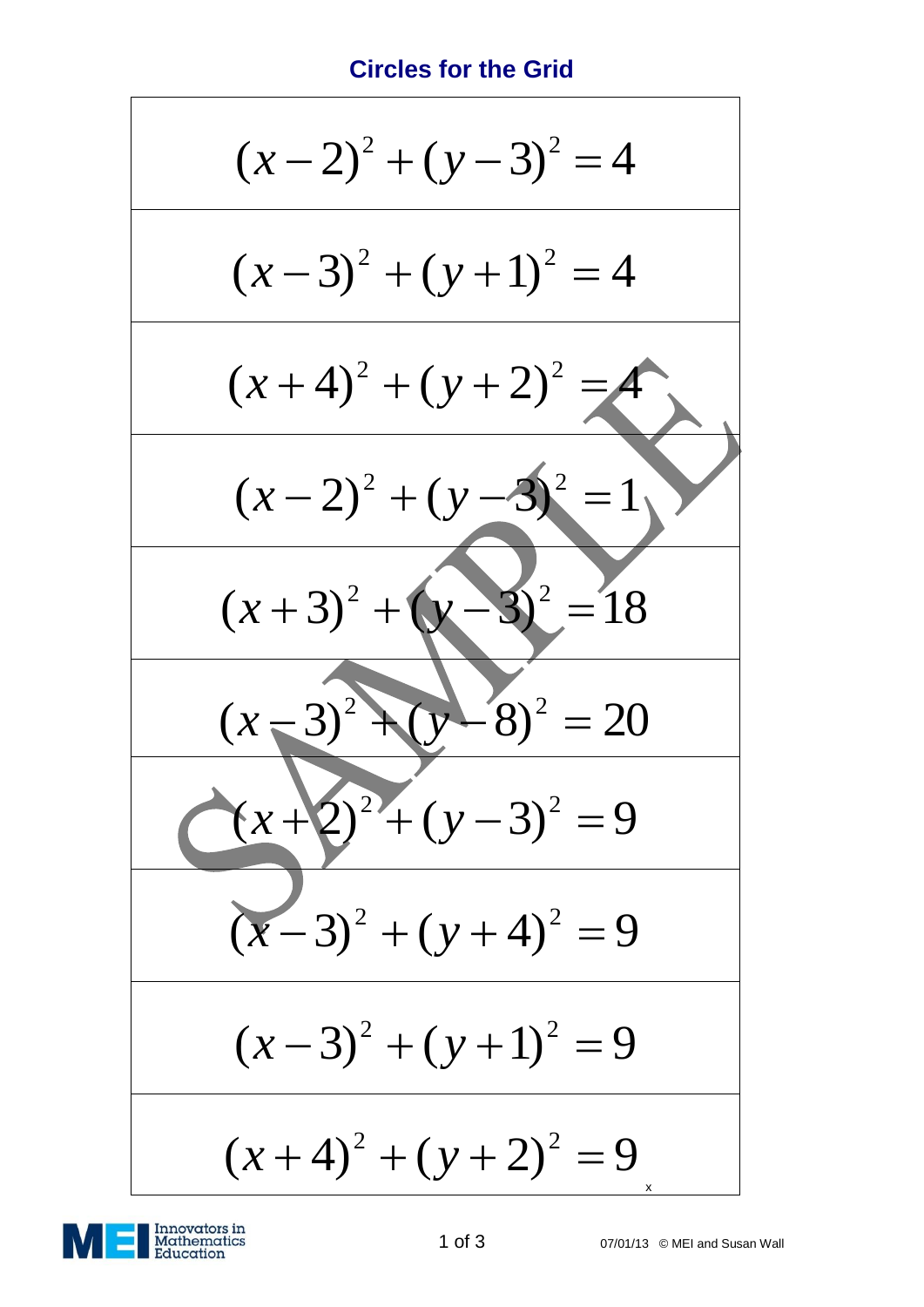## **Circles for the Grid**

$$
(x+3)^2 + (y-5)^2 = 16
$$
  
\n
$$
(x+4)^2 + (y+3)^2 = 25
$$
  
\n
$$
(x-4)^2 + (y-13)^2 = 2
$$
  
\n
$$
(x+4)^2 + (y+3)^2 = 16
$$
  
\n
$$
(x-5)^2 + (y+3)^2 = 16
$$
  
\n
$$
(x-1)^2 + (y-3)^2 = 9
$$
  
\n
$$
(x+3)^2 + (y-1)^2 = 20
$$
  
\n
$$
(x-2)^2 + (y-3)^2 = 12
$$
  
\n
$$
(x+2)^2 + (y-3)^2 = 10
$$